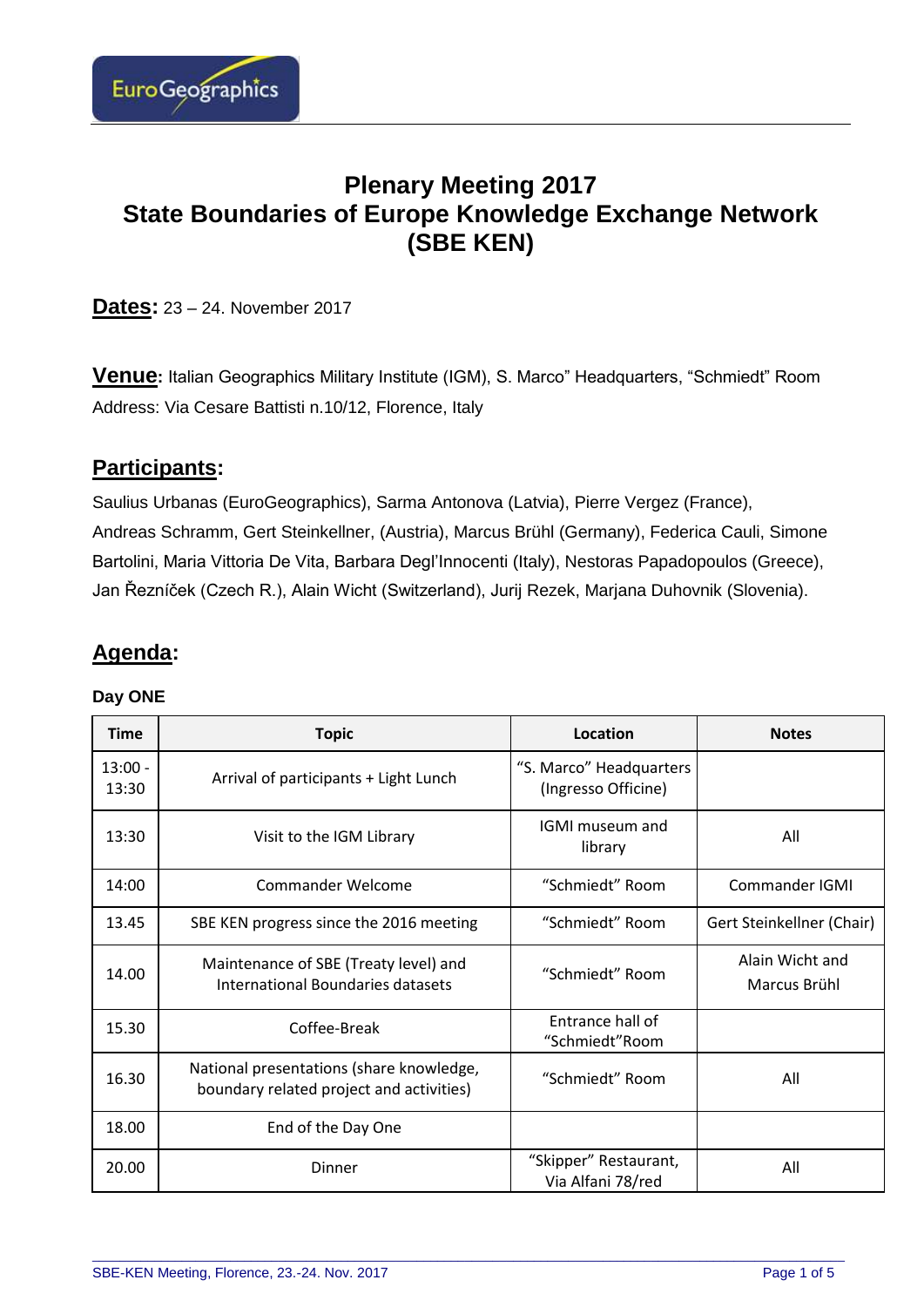

### **Day TWO**

| Time             | Activities                                                                                          | Location                                       | <b>Notes</b>                 |
|------------------|-----------------------------------------------------------------------------------------------------|------------------------------------------------|------------------------------|
| $8.30 -$<br>9.00 | Arrival of participants                                                                             | "S. Marco" Headquarters<br>(Ingresso Officine) |                              |
| 9.00             | Update on ELS (Open ELS) activities.<br>Guidance on implementation of cross-border<br>harmonisation | "Schmiedt" Room                                | Saulius Urbanas              |
| 10.30            | Coffee-Break                                                                                        | Entrance hall of<br>"Schmiedt"Room             |                              |
| 10.45            | Discussion on SBE KEN contribution to the<br>EuroGeographics Operational Plan                       | "Schmiedt" Room                                | All                          |
| 12:00            | SBE KEN workplan                                                                                    |                                                | Gert Steinkellner<br>(Chair) |
| 12.30            | End of the meeting                                                                                  |                                                |                              |

## **Minutes:**

### **SBE KEN progress since the 2016 meeting**:

Gert Steinkellner (Chair):

■ Coordinating Committee (CC)

All members of the CC were confirmed by their national authorities. They had a webinar focused on the three relevant tasks of Open ELS on 13. 07.2017 and a constituent personal meeting 28./29.09.2017 in Vienna.

■ Members

We got positive reactions to participate from Portugal and Norway and a change of member from England. We would like to thank Michaela Gordon for her contributions.

■ SBE Data Model

In spring 2017 Austria and Switzerland started the discussion about guidelines for a "light version". During the webinar Marcus Brühl offered to compare SBE data with other EuroGeographics data – therefore the EG Head Office sent an official letter to swisstopo. After discussions about INSPIRE-compliance at the CC-meeting Marcus Brühl posted a draft version of the new guidelines.

- Open ELS Involvement
	- *later on the agenda*
- **Other Information** 
	- Extraordinary GA (May 2017) Report/Presentation
	- Bodenseekonferenz (Austria, Germany, Switzerland) presentation "Harmonisation" (in German language) and a resolution, that the implementation of a solution with harmonised vector data is a major goal!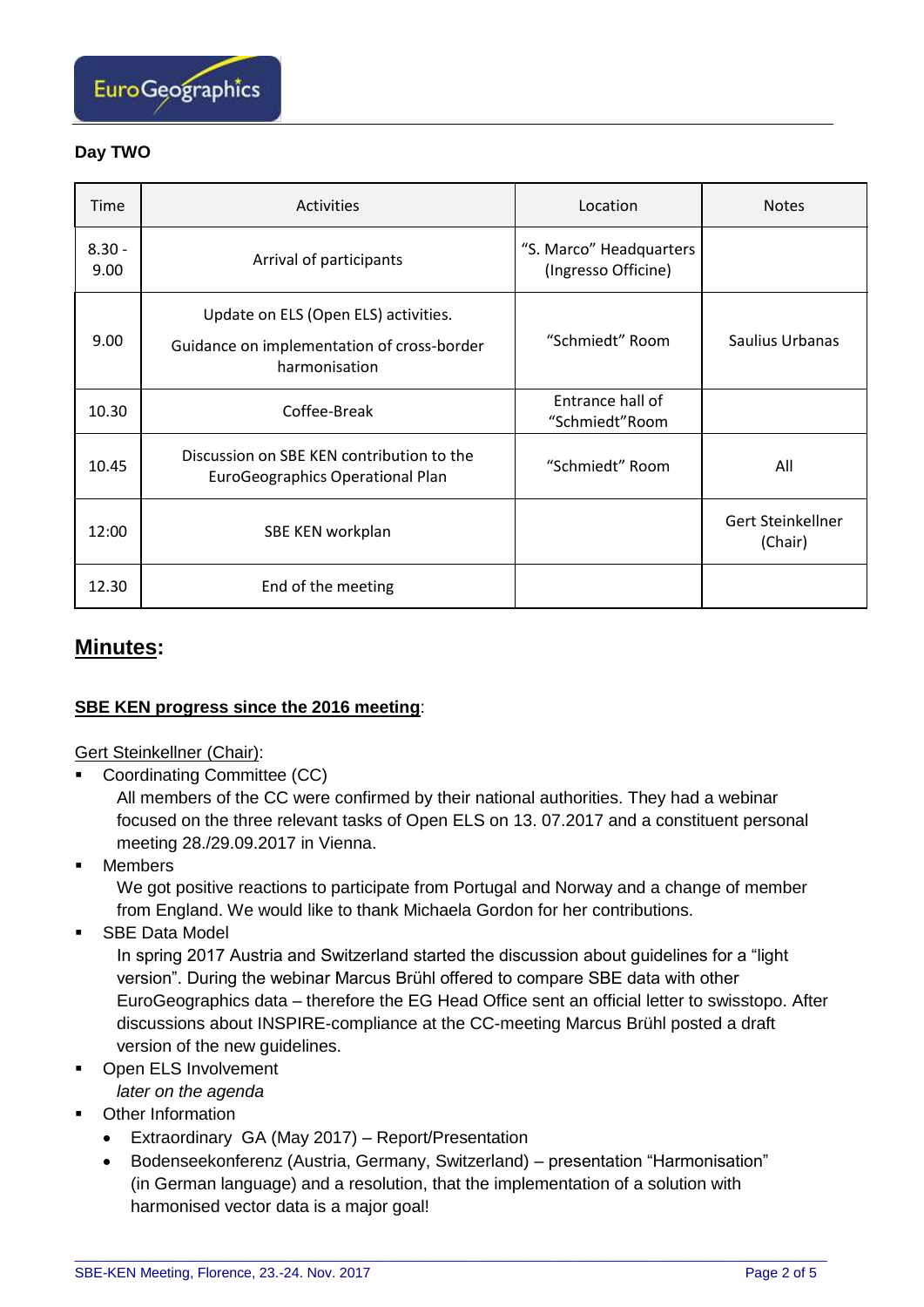

#### **Maintenance of SBE (Treaty level) and International Boundaries datasets**:

Alain Wicht: presents the new version of the Data Model (v. 5). The main difference from the previous version consists in the deletion of the class boundary segment, in order to simplify the structure. The compulsory classes will be: Geometry, Point and Country. Alain will prepare a script that each country will use to update the already delivered databases.

Marcus Brühl: The present guidelines do already date from 2014, so an update is necessary. The structure of the new guidelines should follow the ISO 19131 - Data product specifications. He suggests to follow the INSPIRE data specification on administrative boundaries, changing the names of the fields in order to have them Inspire compliant. In his opinion some fields could be deleted, e.g. "Country left" and "Country right", that could be replaced by the only field "Country". Saulius agrees to move towards an Inspire compliant structure and suggests making a draft of the new data model, with a correspondence table between v. 4\_13 and v.5, asking for a validation by the SBE members.

Marcus states that he should be able to prepare the new version of the DB by the end of November, and all the SBE members will be asked to give their feedback not later than 20th December 2017.

#### **National presentations:**

Austria (Andreas Schramm): The boundaries with all neighbour countries (Slovakia, Hungary, Slovenia, Italy, Switzerland, Principality of Liechtenstein, Germany and Czech Republic) are technically and politically agreed, but the coordinate systems are national or local. The switch to the coordinate system ETRS89 is in progress. Between Austria and Slovakia there exists already a draft bilateral state treaty with agreed ETRS89 coordinates.

Austria is in contact with Hungary, Slovenia and Germany and GNSS measurements are carried out during the revision. Between Czech Republic and Austria there exists an agreed technical line in ETRS89 and with the other neighbours there exist draft ETRS89 coordinates.

France (Pierre Vergez): Pierre shares his experience about the edge matching process of the data delivered to the ELF project along the borders with Belgium and Spain. The themes concerned are UA, TN, HY, BU and the connecting features are both points and lines.

The accuracy of the DBs on which the edge matching is performed is about 1-10 m.

The French borders with Spain, Italy and Switzerland have already a juridical validation, while the process has just started with Germany.

Germany (Marcus Brühl): The "Länder" are technically responsible for the maintenance of the borders, so the BKG is only an observer in border commissions. An explicit database of boundary points and lines of all the German boundaries doesn't exist at the moment. The agencies of the "Länder" are very restrictive about their data, so BKG is not able to provide the SBE data of all the borders (just a few parts), even if it can participate in discussions about data modelling and strategic issues.

Greece (Nestoras Papadopoulos): The situation of the Greek borders is quite heterogeneous. The border with Albania is neither defined by a treaty nor a bilateral agreement and there has never been held a survey in cooperation between the two countries. The border marks are maintained but the data have a poor accuracy. The border with Bulgaria is defined by a treaty and common works are performed along the borderline and on the border marks. The border with FYROM is defined by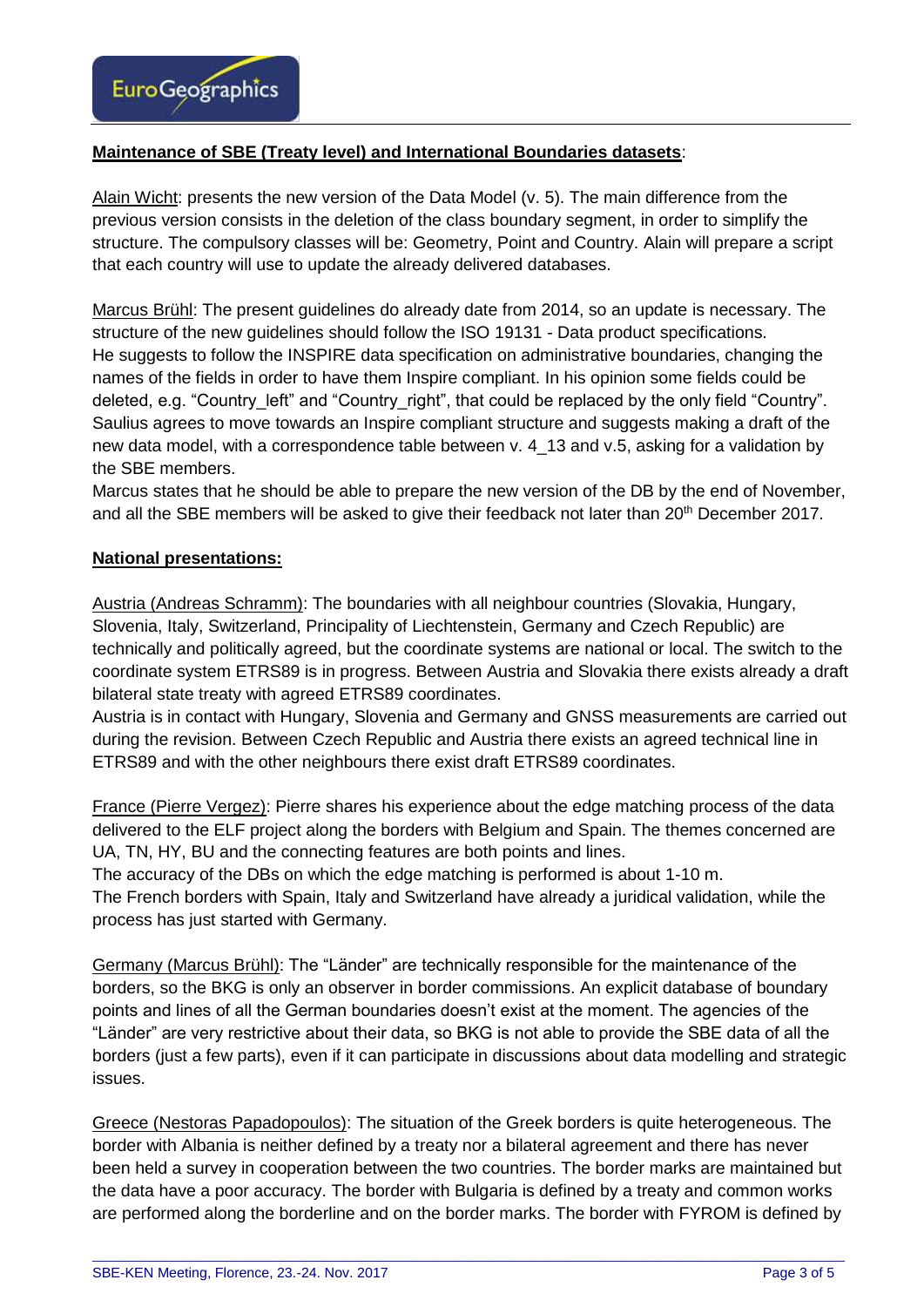

an "update" of the treaty with the Former Yugoslavia, common surveys were performed in late 70s; the data are still in the local datum. The border with Turkey is defined by a treaty but not by any bilateral agreement; common surveys have been performed in some parts of the border in order to have the data in modern datum, anyway the accuracy along most of the borderline is not very high.

Latvia (Sarma Antonova): The demarcation of the Latvian – Russian border took 8 years; the demarcation commission has finished its work in October 2017 and the documents will be submitted to governments for approval. About the border with Belarus, Latvia and Belarus had a single geodetic network as they were both part of the Soviet Union. In the next future the geodetic support network will be restored, because nowadays measurements differ by more than 10 meters. Both parties will work in UTM 35 and all data will be recalculated and a single digital border line will be created.

Slovenia (Marjana Duhovnik): The Surveying and Mapping Authority perform maintenance works along the borders with Austria, Italy and Hungary, by means of periodic controls of boundary signs, GNSS measurements, and meetings of border commissions. The border with Croatia has been temporary defined by the Arbitration Court. The data of the borders with Austria, Italy and Hungary are freely available from internet.

Italy (Federica Cauli): The borders with Austria, Slovenia and France are both technically and politically agreed (apart from the dispute with France in the Monte Bianco area), while the border with Switzerland will be agreed after the end of field measurements in progress at the moment. All the data have already been delivered to SBE; updates could be delivered in 2018 for the borders with France and Slovenia.

Czech Republic (Jan Řezníček): The main goals for the near future are to complete the new measurements along the borders and to determine all the boundaries in ETRS89. The borders with Slovakia and Germany are already determined in ETRS89 and the common coordinates were delivered to SBE. GNSS measurements are performed along the borders with Austria and Poland in order to determine the precise transformation to ETRS89; the borders with Austria were already delivered to SBE from a national point of view, but in 2017 common data were prepared for the delivery.

Switzerland (Alain Wicht): all the borders with neighbouring countries are technically agreed and politically (at least partially) agreed. The border with Germany is maintained with the "Länder", not with Germany. They are trying to establish a new "central" border commission. The borders are changing both for anthropic and natural causes (e.g. renaturalization of rivers at the border with France; retreat of glacier on the border with Italy).

### **Update on ELS (Open ELS) activities / Discussion on SBE KEN contribution:**

Saulius Urbanas: presents the activities related to SBE, which are:

- 1.2: Cross-border representation
- 2.5: On-the-fly edge-matching service
- 3.2: Cross-border edge-matching.

Starting with the task 3.2, the main goal is to implement guidance for data providers for the harmonization of geospatial data features across international borders. The data for the edgematching processes are taken from the International Boundaries DB, and automatic methods are